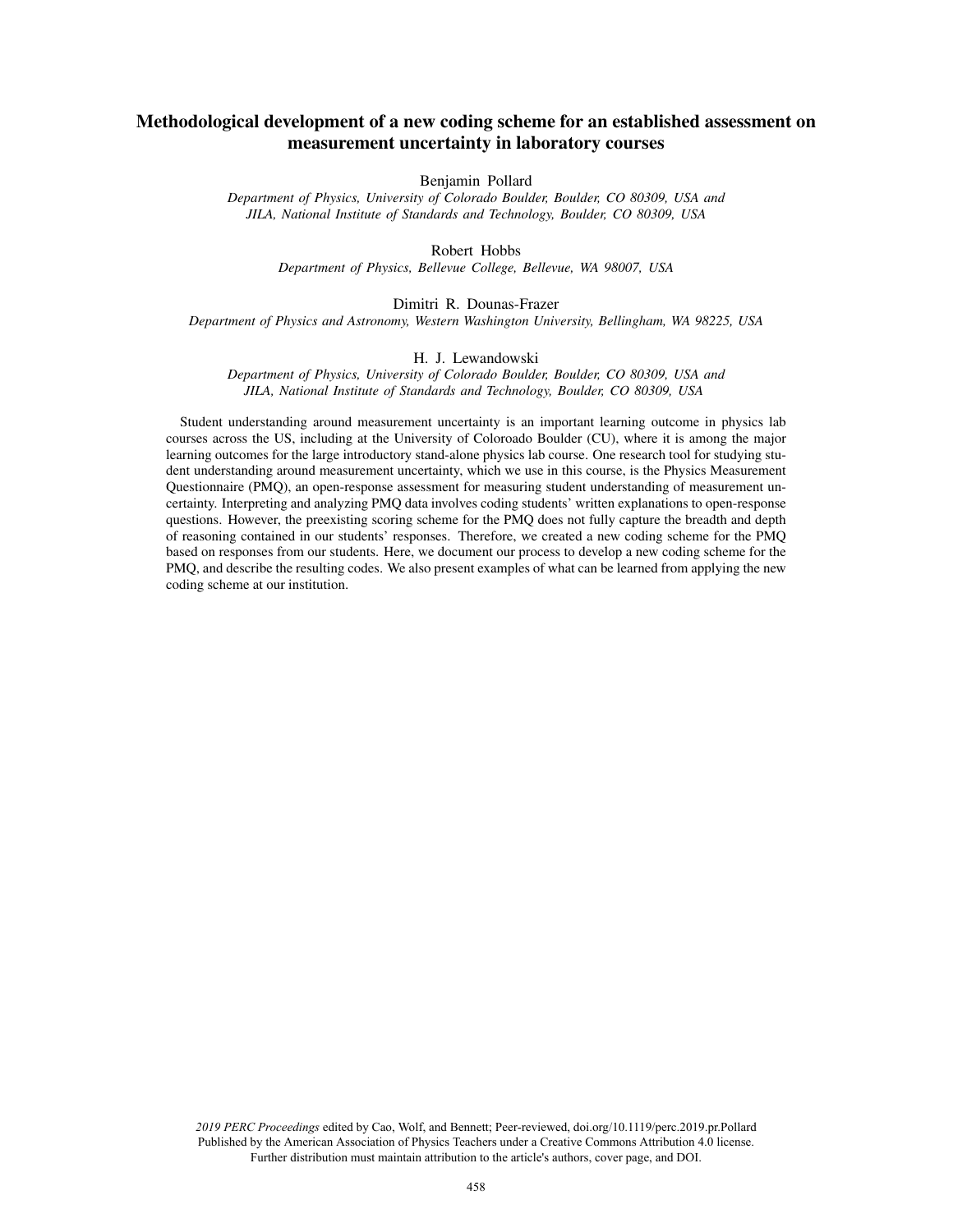# I. INTRODUCTION AND BACKGROUND

Lab experiences are a key feature of most undergraduate physics programs. They allow students to engage with concepts and practices that are fundamental to physics, and STEM more generally. As such, education researchers have developed, and are currently developing, many assessment tools that are suited for lab courses, both for instructors to measure and improve their courses, and for researchers to understand the unique learning that occurs in lab settings [1–5].

One common learning goal in introductory physics labs concerns measurement uncertainty [3, 4]. Estimating uncertainties for measurements and using them when interpreting results is critical to the more general practice of modeling in experimental physics [6, 7], and thus situates measurement uncertainty as a fundamental aspect of experimental practice. As such, there have been several assessments used by physics education researchers that focus on students' facility with measurement uncertainty concepts and practices, for example [5, 8–11]. They range in scope and in their degree of focus on measurement uncertainty. We focus here on the Physics Measurement Questionnaire (PMQ) [8], an established assessment instrument used to study students' understanding of measurement uncertainty in physics lab courses.

The PMQ was developed over a decade ago in the context of a research project concerning lab curriculum reform at the University of Cape Town, Cape Town, ZA [8]. Starting from earlier work involving pupils aged 11-16 in York, UK [12], researchers in Cape Town found that the instruments developed in York were not suitable for their first-year university students, and thus developed a new set of survey questions for their own national and institutional context [8]. These questions, or probes, compose the PMQ survey itself.

Each probe concerns a particular aspect of measurement in the context of an experiment involving rolling a ball down a slope and then measuring the distance it travels in freefall. These aspects include data collection, data processing, and data comparison. An example of one of these probes is shown in Fig. [1.](#page-1-0) It asks the student to make a decision involving how to represent a set of data. The data include two repeated values, hence the probe's name, UR, for "using repeats." As with all of the PMQ probes, the student makes a choice and then writes an explanation of their choice. Those two responses, the choice and the explanation, together form the data collected from each PMQ probe.

The Cape Town researchers initially interpreted and analyzed data from the PMQ using a theoretical model from the work in York [13]. However, they realized that the model lacked explanatory power and failed to capture the greater sophistication behind some of their students' responses [8], so they developed a new model based on data from their own context [14, 15]. Their model centers around two paradigms of measurement: the point paradigm and the set paradigm. The point paradigm holds that a single measurement can represent the true value of a physical quantity or measurand, and that values from individual measurements can be considered independently of each other. In contrast, the set paradigm The students continue to release the ball down the slope at a height  $h = 400$  mm. Their results after five releases are:

| $d$ (mm) |
|----------|
| 436      |
| 426      |
| 438      |
| 426      |
| 434      |
|          |

Rei

The students then discuss what to write down for  $d$  as their final result.



<span id="page-1-0"></span>FIG. 1. The UR ("using repeats") probe of the PMQ. Students are prompted to "Write down what you think the students should record as their final result for *d*," and then to "Explain your choice."

recognizes that no individual measurement can yield the true value of the measurand, and that multiple measurements will form a distribution, providing increasingly more information about the measured quantity. The set paradigm tends to be more aligned with a probabilistic approach to measurement uncertainty [15], and characteristic of expert-like reasoning.

Our past work used the PMQ and the paradigm model to measure learning in an introductory physics lab course at the University of Colorado Boulder (CU) in Boulder, Colorado, US. Despite our context differing from that in which the PMQ was developed, we found that the PMQ nonetheless prompted responses from our students that could be analyzed using the point and set paradigms [16, 17].

At the same time, we also observed a greater variety and depth in our students' responses than could be captured by the paradigms, and realized that in order to better understand our students' reasoning, we needed to extend the paradigm model. To that end, we document here the creation of a new coding scheme for the PMQ, based on responses from students in the introductory physics lab course at CU, and present preliminary results from students in that course. We aim to achieve two goals: (i) to explicate how we developed a new coding scheme for the PMQ that is suited for use in a large introductory physics lab course at our US institution, and (ii) to demonstrate the deeper insight offered by the new coding scheme through preliminary results from that course.

#### II. CONTEXT AND METHODS

Our new coding scheme for the PMQ was developed in the context of a stand-alone large-enrollment lab course at CU, which students typically take during their second semester of study as their first physics lab course at CU. Most students have completed an introductory course in mechanics and are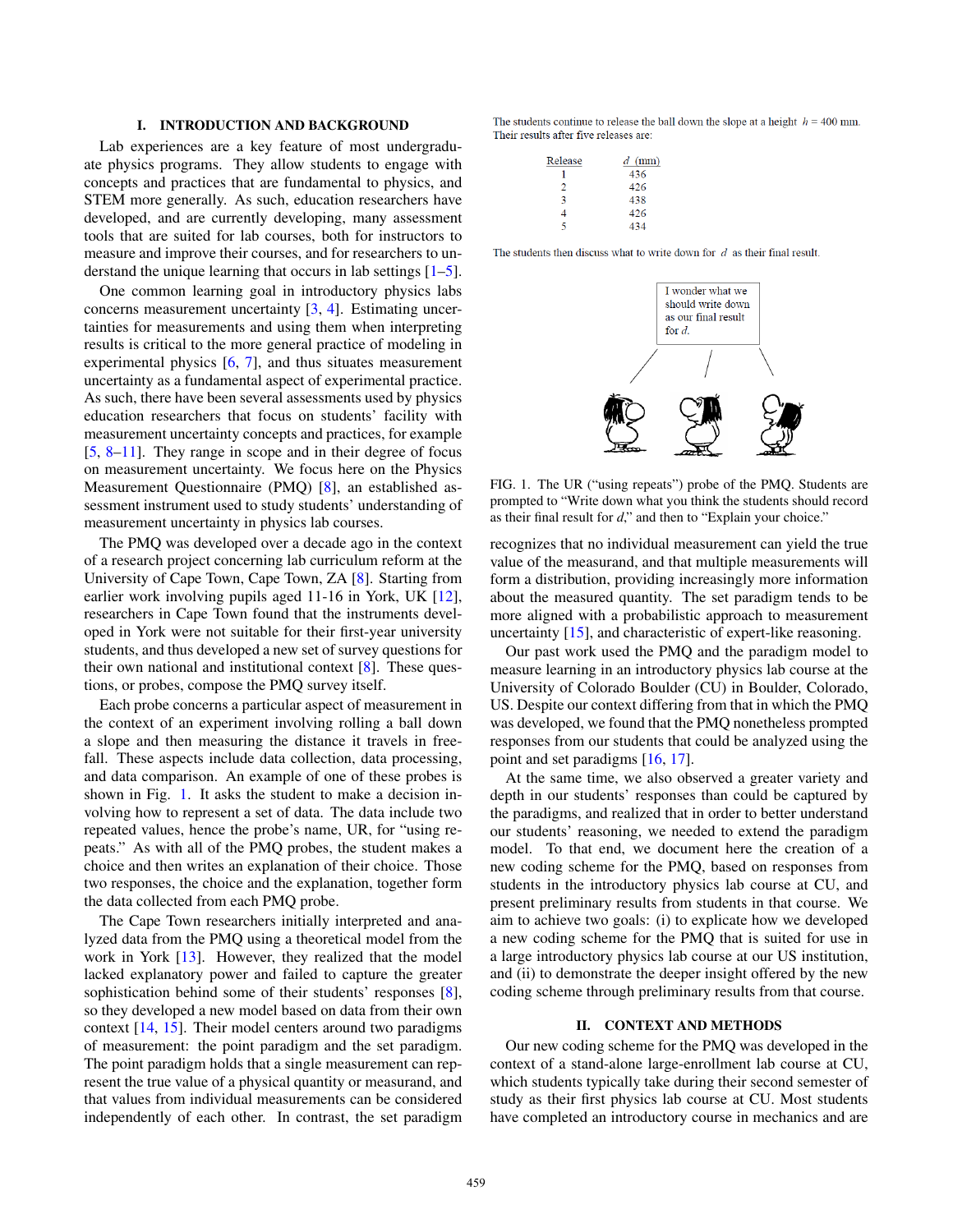concurrently taking an introductory course on electricity and magnetism. Self-reported information regarding gender, race, ethnicity, and major from the students who completed this course in Spring 2018, a semester studied here, can be found in ref. [18]. More information about this course can also be found in refs. [16, 17, 19].

As one of the instructors of the course, HJL administered the PMQ electronically at the beginning (pre) and end (post) of the course in every semester from Fall 2016 through Spring 2018. In all semesters, both pre and post surveys counted as assignments that were graded for participation only, representing 1-2% of the final course grade. The PMQ assignment was completed in class through Spring 2017. A transformed version of the course was taught starting in Fall 2018, and from that semester onward the PMQ was completed outside of class using a link provided via email. Our analysis of PMQ responses from this course, including the development and application of a new coding scheme for those responses, occurred over the same time period and continues to the present.

To develop a new coding scheme for the PMQ, RH initially coded anonymized responses collected in Fall 2016, with input from others on the research team. Only four of the PMQ probes were considered, and they remain the focus throughout this work. Those probes were RD (for "repeated distance"), UR (for "using repeats"), SMDS (for "same mean different spread"), and DMSS (for "different mean same spread"). We chose not to use the other PMQ probes because they were either incompatible with the electronic administration format, considered less useful by the researchers from Cape Town, or did not appear on both the pre-test and posttest versions of the PMQ. Starting with the original codes developed in Cape Town [20], RH added additional codes generated inductively to represent the unrepresented lines of reasoning in our data. After the set of codes was expanded, the research team together assigned a paradigm to each code: point, set, or neither/unknown if the responses represented by a code were insufficient to determine the students' underlying reasoning paradigm. Results from analysis of those assigned paradigms was reported in refs. [16, 17].

After that initial analysis, BP, HJL, and DRDF consolidated the set of expanded codes, grouping them thematically to create a scheme with fewer codes and more detailed descriptions. Doing so made the scheme more tractable as a research tool. As with the original coding scheme from Cape Town, we created a separate set of codes for each of the four PMQ probes we studied. Each code includes a two-character identifier, a name, and a definition. Each code is explicitly associated with a paradigm, represented by the first character of the identifier (P, S, or U). We allow multiple codes to be assigned to a single response.

This consolidated set of codes was first applied and refined using PMQ responses collected in Fall 2017. A random, anonymized subset of 20 responses to a single probe was collaboratively coded by RH and BP in order to elucidate ambiguities in the code definitions. After discussing and refining the code definitions together, RH and BP separately coded an additional 40 anonymized, random responses, ensuring that none of the first 20 were included in this second subset. We calculated the Cohen's kappa statistic [21, 22], a measure of inter-rater reliability, from these code assignments. RH and BP discussed any responses to which their code assignments disagreed, and further refined the code definitions as needed.

The above process was repeated for each of the four PMQ probes, yielding kappa values of 0.42 for RD, 0.78 for UR, 0.65 for SMDS, and 0.70 for DMSS. We decided that the kappa value for the RD probe was unsatisfactory, and selected a different set of 40 responses for RH and BP to code separately after further refinement of the RD code definitions. That subsequent set of code assignments yielded a kappa value of 0.63, which we deemed sufficient to proceed. We note that this wide range of kappa values is indicative of the challenges in capturing the subtlety in the student thinking prompted, to varying degrees, by each probe.

RH then used our final code definitions to code responses from Spring 2017 and Spring 2018. Before coding, RH anonymized and shuffled together all of the pre and post responses to avoid unintentional bias or other systematic effects based on student identity or timing.

Here, we report a subset of results from a preliminary analysis of responses from Spring 2018, carried out by BP, as an indication of the utility of our coding scheme. Only students who completed the PMQ at both the beginning and the end of the course were included in this analysis, which resulted in a data set of 499 matched responses. We count the number of times each code was assigned in the pre, and in the post, data set, and calculate corresponding uncertainties on those counts using the binomial proportion confidence interval at the 95% confidence level. We then take the difference between the number of post responses and pre responses for each code, with propagated uncertainties. For each code, we interpret a difference with an uncertainty interval that excludes zero as a statistically significant shift between pre and post data sets.

#### III. RESULTS

The full set of codes in our new scheme consists of 12-16 codes for each of the four PMQ probes we studied, roughly evenly split within each probe between point paradigm codes, set paradigm codes, and unknown codes. We present a selection of codes in Table I, as examples of the new PMQ coding scheme. We selected these codes to illustrate some of the more subtle distinctions we encountered while creating our new coding scheme, which we describe in this section. We also include examples drawn from the PMQ responses in our data set to exemplify these codes.

The RD probe prompts students to decide whether to repeat a measurement several times, exactly two times, or only once. Even if a student decides that multiple trials are necessary, their explanation can still fall into the point paradigm if their reasoning evaluates each data point in isolation to decide if it is the true value of the measurand. The P2 code of the RD probe (denoted RD-P2) represents one such line of reasoning, as in the explanation, "Multiple trials help confirm results and eliminate previous errors." However, some explanations de-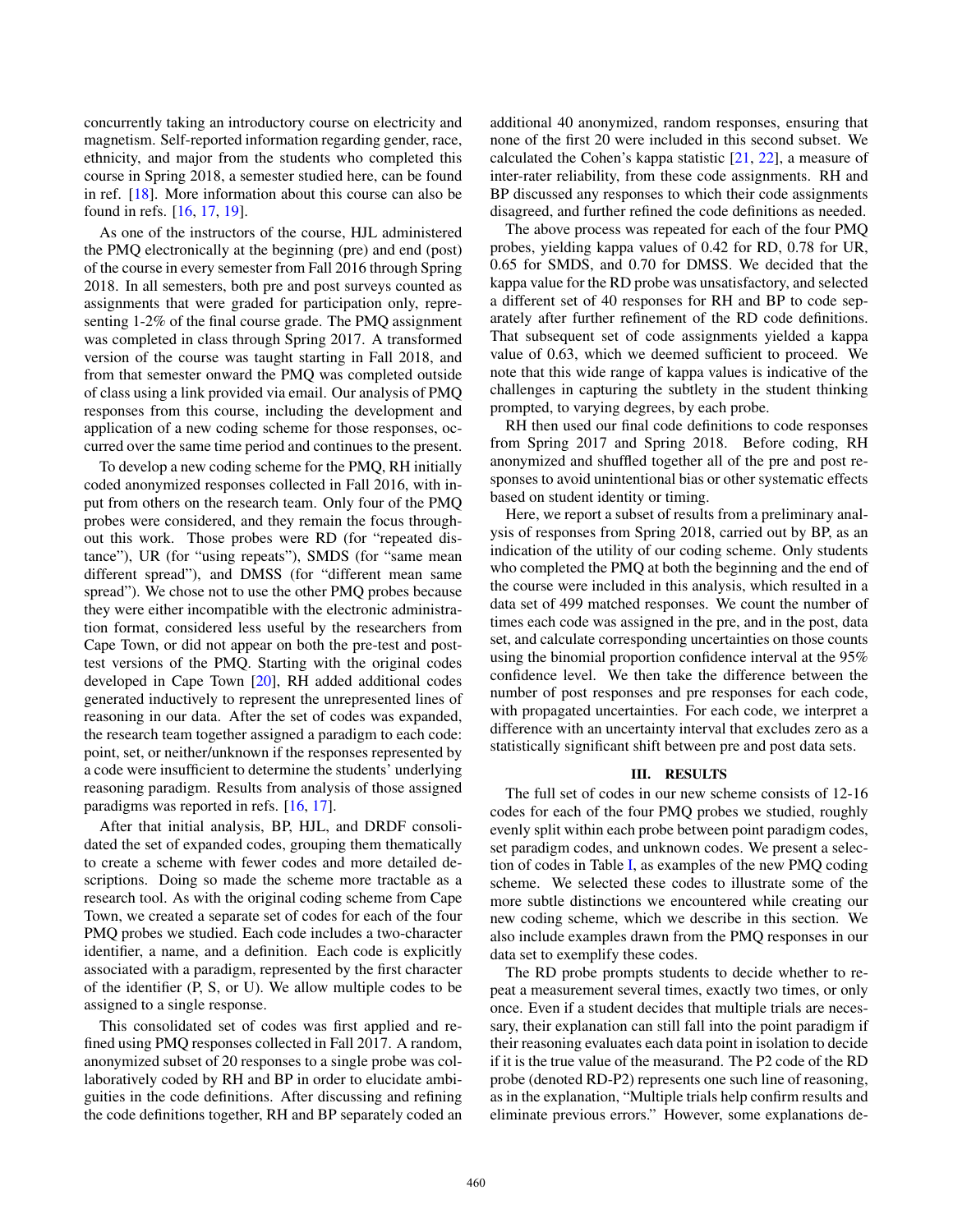|           | <b>Probe Identifier Name</b> |                                  | Definition: "Argument is that"                                                                                                                                                                                                                                                               |
|-----------|------------------------------|----------------------------------|----------------------------------------------------------------------------------------------------------------------------------------------------------------------------------------------------------------------------------------------------------------------------------------------|
| <b>RD</b> | P <sub>2</sub>               | surements                        | Identify the outliers after all mea- repeated measurements are needed in order to know which measurements were<br>mistakes or outliers, after all measurements are taken. This code includes the idea<br>that the experimenter must get the same result at least twice for it to be correct. |
| UR.       | U <sub>2</sub>               | More data cancels out error      | the experimenter needs to take more data to cancel or outweigh the effect of error.                                                                                                                                                                                                          |
|           | P <sub>1</sub>               | Choose single value              | the experimenter should choose a single value to report (for any reason).                                                                                                                                                                                                                    |
|           | S <sub>2</sub>               | Why average is useful.           | reporting the average is best, because (in general) it accounts for fluctuations or<br>errors, or because it predicts future measurements.                                                                                                                                                   |
|           | S <sub>3</sub>               | case                             | Why average is appropriate in this  reporting the average is best because all of this data matters, or because the spread<br>of this data is small enough. Includes reporting all data as well as the average.                                                                               |
|           | S <sub>4</sub>               | Report average and spread        | the experimenter should report the average and the uncertainty/range/spread.                                                                                                                                                                                                                 |
|           | S <sub>5</sub>               | How to compute                   | the response explains how to compute the average.                                                                                                                                                                                                                                            |
| DMSS P3   |                              | as point                         | Means close enough, treats average the groups agree because the means are close enough.                                                                                                                                                                                                      |
|           | S <sub>1</sub>               | statistical variation in general | Means are close enough, talks about the groups agree because the averages are close enough. Argument contains no<br>reference to spreads, but does discuss statistical variation in general.                                                                                                 |

<span id="page-3-0"></span>TABLE I. Selected codes from the new PMQ coding scheme.

scribe the purpose of multiple data points more generally, for example, "Repetition can help minimize error." The reasoning behind this second response hinges on the meaning of the word "error." The RD-U2 code was assigned in this case to capture the ambiguity between two possible interpretations: one in which the word "error" refers to mistakes, and the other in which "error" refers to statistical uncertainty, thus making the response fall into the set paradigm.

The UR probe is shown in Fig. 1. While most students at CU respond to this probe with reasoning aligned with the set paradigm [16], there are nonetheless salient differences between their responses. For example, one student reported the average because it "takes into consideration of all the points." This reasoning aligns with the set paradigm, as it sees each data point as contributing to a single result of the measurement process. We assigned the UR-S2 code to this explanation. Another student wrote, "I decided to take the average of all the results, seeing as they seem to fall within a decently confined range." While similar to the previous response, this one supports the use of an average because of features of this data set *in particular*. While still falling within the set paradigm, as it takes into account the set of measurements as a whole, it relies on these particular data having a small enough spread. The response suggests that in cases where the spread was larger, an average might not be the appropriate value to report. We assigned the UR-S3 code here, distinguishing it from the first response represented by UR-S2.

The DMSS probe asks students to decide whether two sets of data agree with each other. The probe presents two tables of five values each, and the average for each set of values. The two sets have different means, but very similar spreads, with the difference in averages being less than the standard deviation of either data set. While this probe strongly prompts students to use averages in their response, responses can still fall in the point paradigm if the underlying reasoning treats the two averages as points in their own right, considered independently as candidates for the true value of the measurand. For example, the explanation, "[The groups agree because] the difference between the two averages is very low," takes only the two average values into account, ignoring other properties of the data. We assigned the DMSS-P3 code to this response. In contrast, the explanation, "They most likely agree, although it would be easier to decide if they agree if we knew the tolerance in the measurement," recognizes that the result of a measurement involves more than just an average. We assigned the DMSS-S1 code to this response. It does not specify what the "tolerance" is, how to calculate it, or how to use it to decide if the results agree, each of which would be represented by other set paradigm codes. Nonetheless, this response recognizes that information beyond the two average values is required, and thus falls within the set paradigm as represented by the code DMSS-S1.

To illustrate the insight offered by our new coding scheme, we will focus on results using the UR probe from the pre and post administrations of the PMQ in the Spring 2018 semester. For context, in Spring 2018, of all the matched UR responses, 93.8% of pre and 97.4% of post responses aligned with the set paradigm. While these two distributions are statistically distinct (using the Mann-Whitney U-test at the 5% significance level [23]), they offer little practical significance due to the high incidence of set reasoning in pre and post.

The differences between the post and pre counts for each new UR code are displayed, along with corresponding uncertainty intervals, in Fig. 2. There were statistically significant decreases in the number of responses assigned UR-S2, UR-S3, UR-P1, and UR-S5, and there was a statistically significant increase in the number of responses assigned UR-S4. The definitions of these codes are included in Table [I.](#page-3-0) While the UR-P1 code is the only one of these falling under the point paradigm, the others represent various lines of reasoning that all fall within the set paradigm. Our coding scheme distinguishes between these lines of reasoning, allowing us to characterize changes in students' arguments even when the overall paradigm of those arguments remains consistent.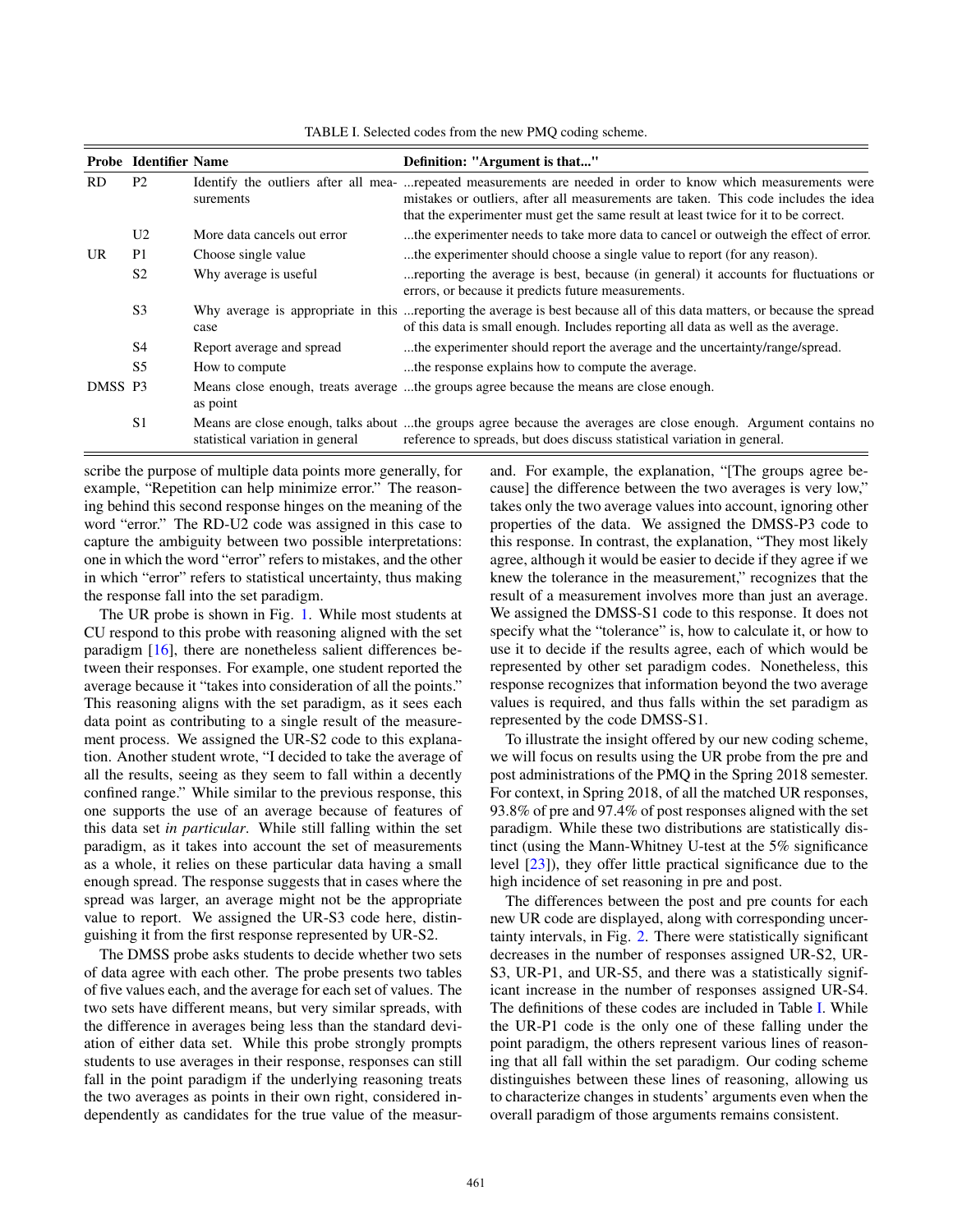

FIG. 2. Differences in pre-post code distributions from Spring 2018 for the UR probe, representing 499 pre-post matched responses.

#### IV. DISCUSSION

In this section, we provide an interpretation of the results shown above and discuss their wider implications. First, however, we note some limitations of our study.

This work involves student responses collected from a single institution, CU, which is a large, research-focused, highly resourced, primarily white institution of a type that is overrepresented in literature [24]. Further work, with a broader range of students and institutions, is needed to determine whether our coding scheme is applicable beyond CU. Additionally, our coding scheme is based on responses of students enrolled in an introductory physics lab class, and is intended only for measuring understanding around measurement uncertainty at the introductory undergraduate level. Using these codes to categorize responses from students at other levels of study will likely first require significant modification of the coding scheme, and possibly also the PMQ probes themselves.

As a final limitation, we note that while our new coding scheme better describes the breadth and depth of CU students' reasoning around measurement uncertainty probed by the PMQ, its overall utility is still limited by the range and depth of reasoning that the PMQ itself elicits. The probes of the PMQ concern concepts and practices around basic statistical approaches to understanding and quantifying uncertainty modeled as a stochastic process. This scope is narrow when compared to the plethora of ideas and techniques that constitute measurement uncertainty in experimental physics.

We now discuss the results presented in the previous section, starting with some broader implications from our new coding scheme. We created this new scheme for the PMQ because the coding scheme from Cape Town did not transfer to Boulder at a deeper level than the paradigm model. However, a viable set of codes emerged from CU students' responses to the PMQ, suggesting that the PMQ itself is robust enough to transfer from Cape Town to Boulder and prompt a variety of responses around measurement uncertainty in a new national and institutional context.

The UR probe in particular illustrates the utility of our coding scheme in the CU context. This probe is notable because our students provide pre responses that are predominately in the set paradigm, leaving little room for shifts towards set reasoning in the post responses [16]. Such paradigm-level results offer little insight into the student reasoning that the UR probe aims to provide. On the other hand, analyzing differences within the set paradigm using our new coding scheme provides greater insight. Specifically, we see a consolidation of response types between pre and post data sets, where a variety of set arguments (UR-S2, UR-S3, and UR-S5) become less prevalent in favor of a different type of response (UR-S4) within that same paradigm. UR-S2, UR-S3, and UR-S5 concern responses that consider only the average of a set of data. However, UR-S4 indicates reasoning that takes into account other properties of a set of data, in particular its spread. We believe that the UR-S4 code represents a more complete understanding of measurement uncertainty. That interpretation suggests that students displayed a fuller understanding of measurement uncertainty over the course of the introductory physics lab course in Spring 2018. This added value over the course of the semester, as measured by the UR probe of the PMQ, would not be apparent by analyzing PMQ responses merely using point and set paradigms, or in a more general sense, without measuring learning outcomes with the depth and specificity necessary to study learning in lab settings.

### V. CONCLUSIONS

This work addresses the two goals discussed at the outset. Regarding the first goal, we described our process for developing a new coding scheme for the PMQ. The codes we created emerged from PMQ responses from students enrolled in multiple semesters of the introductory physics lab course at CU, and capture the range of responses observed in that context. Through independent coding and discussion of definitions among multiple researchers, we refined our set of codes to capture and distinguish the scope of underlying reasoning from students in that course. Regarding the second goal, we demonstrated the utility of our coding scheme by analyzing pre and post responses, and showed that the results of such analyses offer insight beyond the paradigms used previously.

Further study will involve additional analysis of these results, providing a more complete picture of how students' understanding of measurement uncertainty changed after taking the intro physics lab at CU. This insight will help to improve that course and potentially other introductory physics labs, and contribute to a better understanding of the varied and invaluable learning opportunities that lab courses offer.

### ACKNOWLEDGEMENTS

Jacob T Stanley assisted in refining the initial set of PMQ codes developed at CU. Saalih Allie engaged in enlightening discussions about the PMQ. Support from NSF under Grant Nos. PHYS-1734006, DUE-1726045, DUE-1323101, DUE-1525331, and DMR-1548924. Support also from the Assoc. Dean for Educ. in CEAS and the College of A&S at CU.